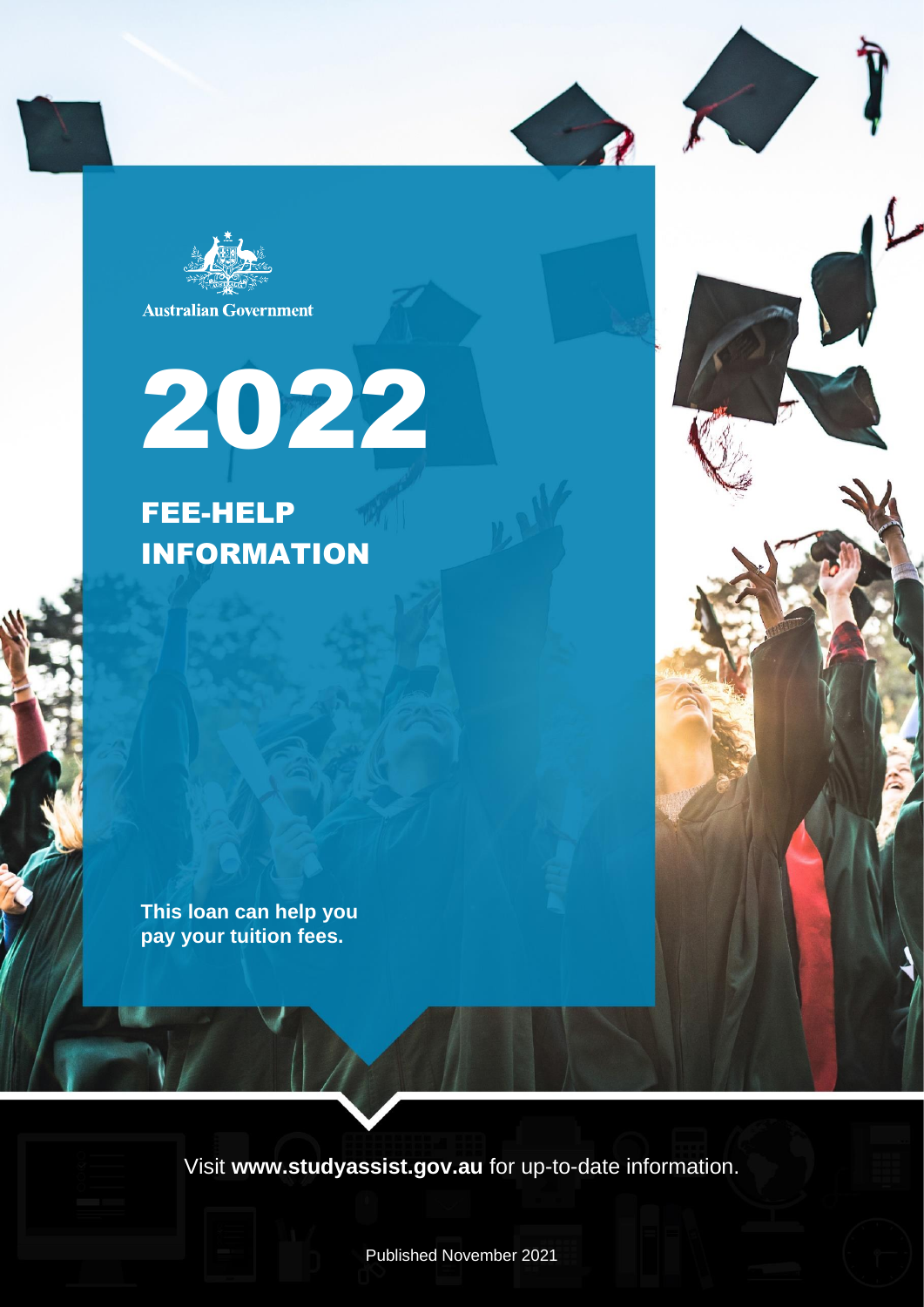You must read this booklet before submitting the *Request for a FEE-HELP loan* form.

When you submit your form, you are declaring that you have read this booklet and that you are aware of your obligations under FEE-HELP.

If you are eligible and want to use a FEE-HELP loan, you must submit your form by the census date.

Make sure you know when your census date is – ask your provider if you don't know.

The Department of Education, Skills and Employment has endeavoured to ensure that the information in this publication is consistent with the *Higher Education Support Act 2003* (the Act) and guidelines made under the Act, available at [www.legislation.gov.au.](http://www.legislation.gov.au/) However, there may be differences between this publication and the Act or guidelines. If there is any inconsistency the Act will take precedence.

#### ISSN 1449-9282

© Commonwealth of Australia 2021



The Department of Education, Skills and Employment supports and encourages the dissemination and exchange of information. All material produced by the Department constitutes Commonwealth copyright material.

Except where otherwise indicated, and save for the content in this booklet supplied by third parties, the Department's logo, the Commonwealth Coat of Arms, and any material protected by a trade mark, the Department has applied the [creativecommons.org/licenses/by/4.0/.](https://creativecommons.org/licenses/by/4.0/)

The Department of Education, Skills and Employment must be attributed as the author of the Department's copyright material. As far as practicable, material for which the copyright is owned by a third party will be clearly labelled. The Department has made all reasonable efforts to ensure that this material has been reproduced in this booklet with the full consent of the copyright owners.

Copyright requests and enquiries concerning further authorisation should be addressed to:

The Copyright Officer, Department of Education, Skills and Employment, Location code C10MT1 GPO Box 9880 Canberra ACT 2601 or emailed to copyright@dese.gov.au.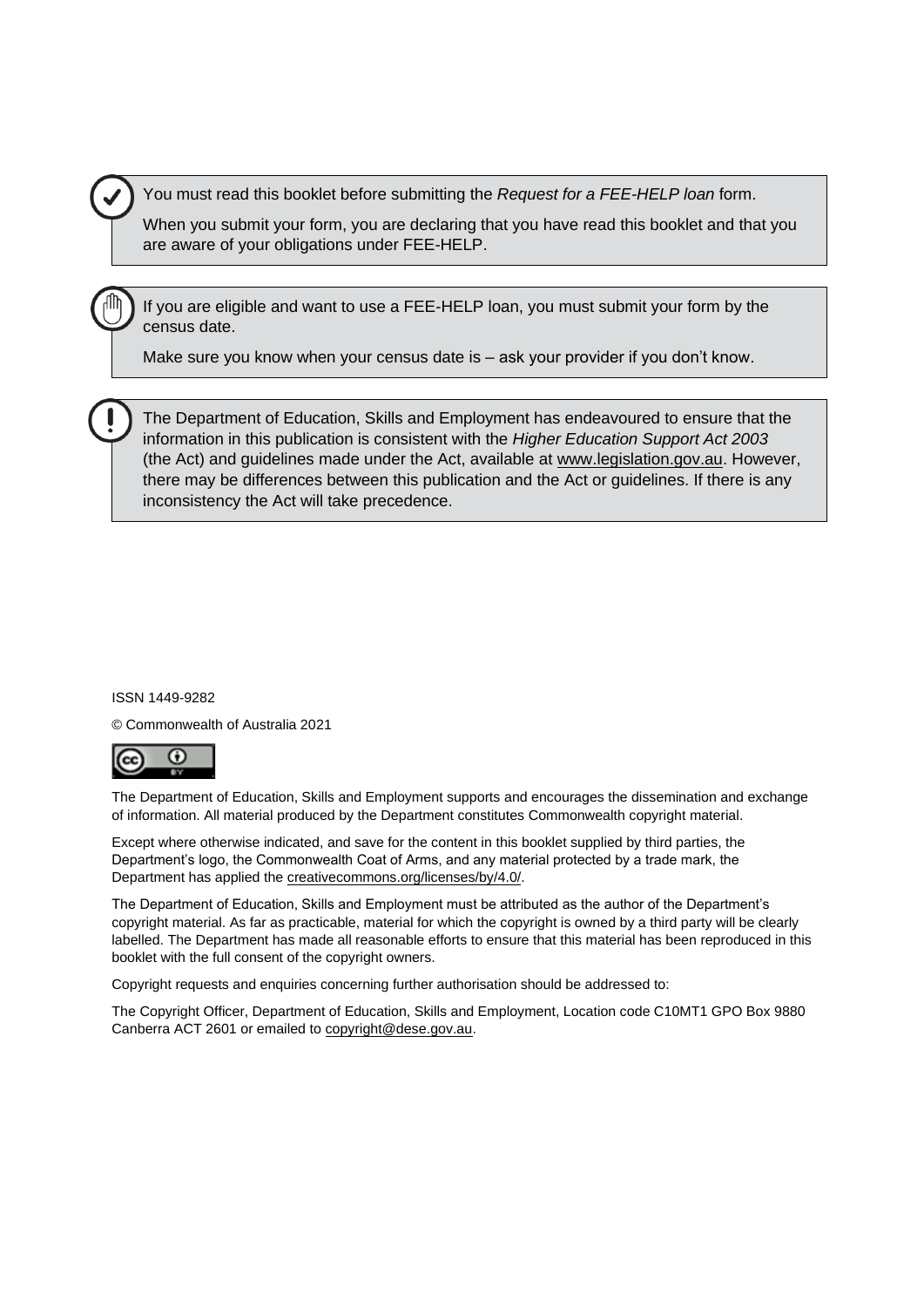# **KEY POINTS BEFORE YOU SIGN UP**

Deciding on study is like choosing a new phone plan. Every provider wants your business and it is up to you to do your research:

- $\Box$  Have you compared the same course at different providers? If not, you can:
	- $\Box$  compare costs and if a subsidised CSP enrolment is available right now. You can search on [www.courseseeker.edu.au](http://www.courseseeker.edu.au/) for undergraduate CSPs or contact providers directly for information about postgraduate CSPs.
	- $\Box$  compare experiences, job prospects and starting salary of other students who studied in your study area at your provider at [www.comparED.edu.au.](http://www.compared.edu.au/)
- □ Do you know how much this **[course will cost](#page-6-0)** you overall, including if there are any extra administration or loan fees?
- □ Do you have enough [HELP balance](#page-9-0) to cover the cost of the course?
- Are you aware of the **[deadline to withdraw](#page-13-0)** so you don't get charged? This is the same deadline to submit your HELP application form or pay your fees (page 12).
- Have you got your **[Unique Student Identifier](#page-10-0)**? From 1 January 2021, you will need one to access a FEE-HELP loan (excluding FEE-HELP provided by OUA) (page 10).

There are many higher education courses in Australia where a student can access a Government HELP loan.

Just like signing up to a phone plan, it is your responsibility to compare your options and know what you are signing up for when you sign the form and provide your tax file number.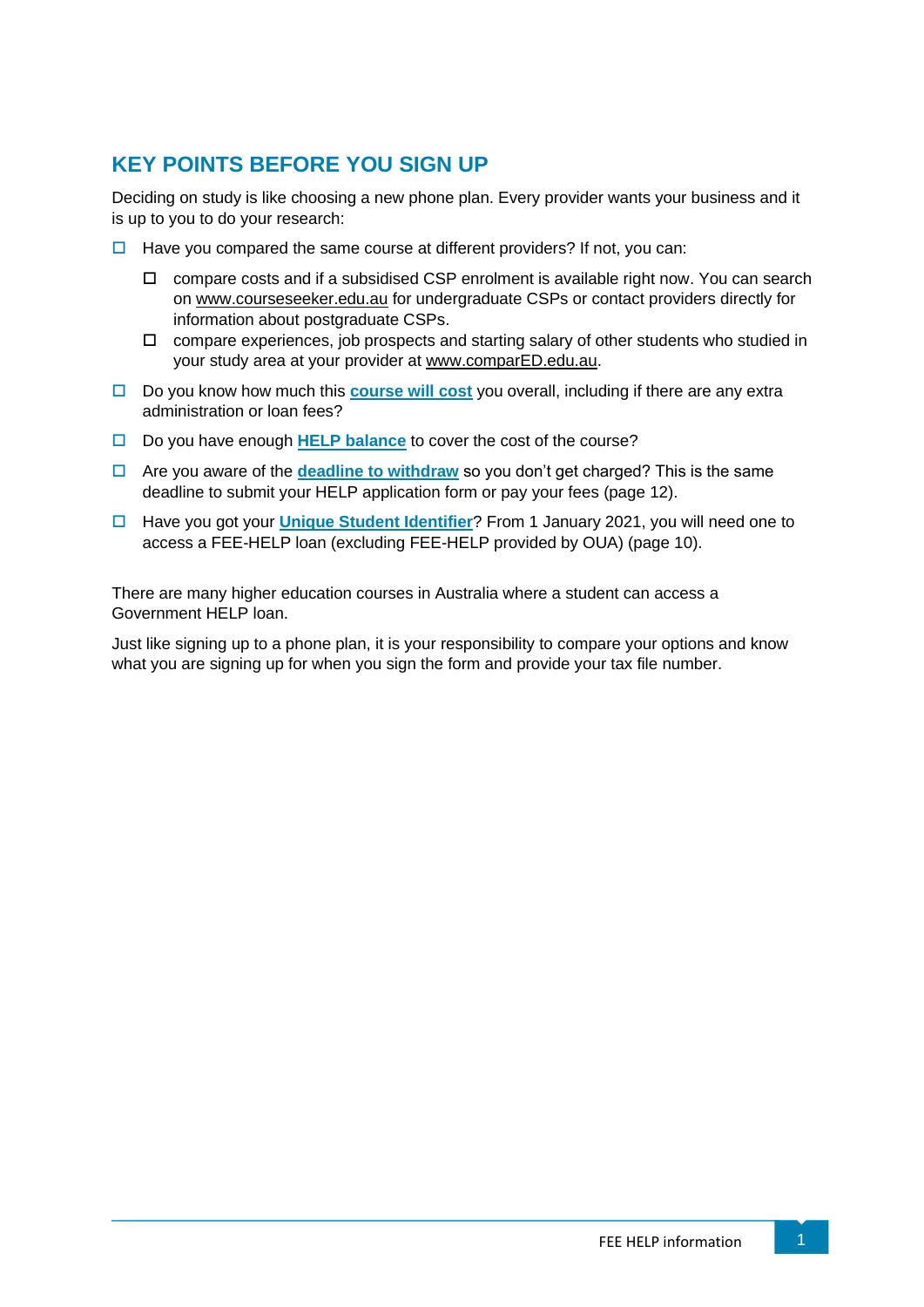# **WHO IS THIS BOOKLET FOR?**

This booklet is for people enrolling in:

- a higher education course of study as a **fee paying student**
- a higher education unit of study provided through Open Universities Australia
- bridging study required for professional recognition in Australia of qualifications gained overseas.

This booklet is a summary of the key points a person accessing the **FEE-HELP** loan scheme needs to know.

# **USING THIS BOOKLET**

Some pages in this booklet will have words **highlighted**. Check the glossary for a definition of these words.

Contact your **approved higher education provider** for any questions about:

- enrolments
- **tuition fees** and upfront payments
- **census dates** and **administrative dates**
- the eligibility criteria for **FEE-HELP**
- applying for a FEE-HELP loan
- your **CHESSN** or **USI** to check your **available HELP balance**
- withdrawing from study
- getting your **HELP debt** reduced under '**special circumstances**'
- how to make a complaint.

The handbook and all HELP student information booklets are available at [www.studyassist.gov.au.](http://www.studyassist.gov.au/)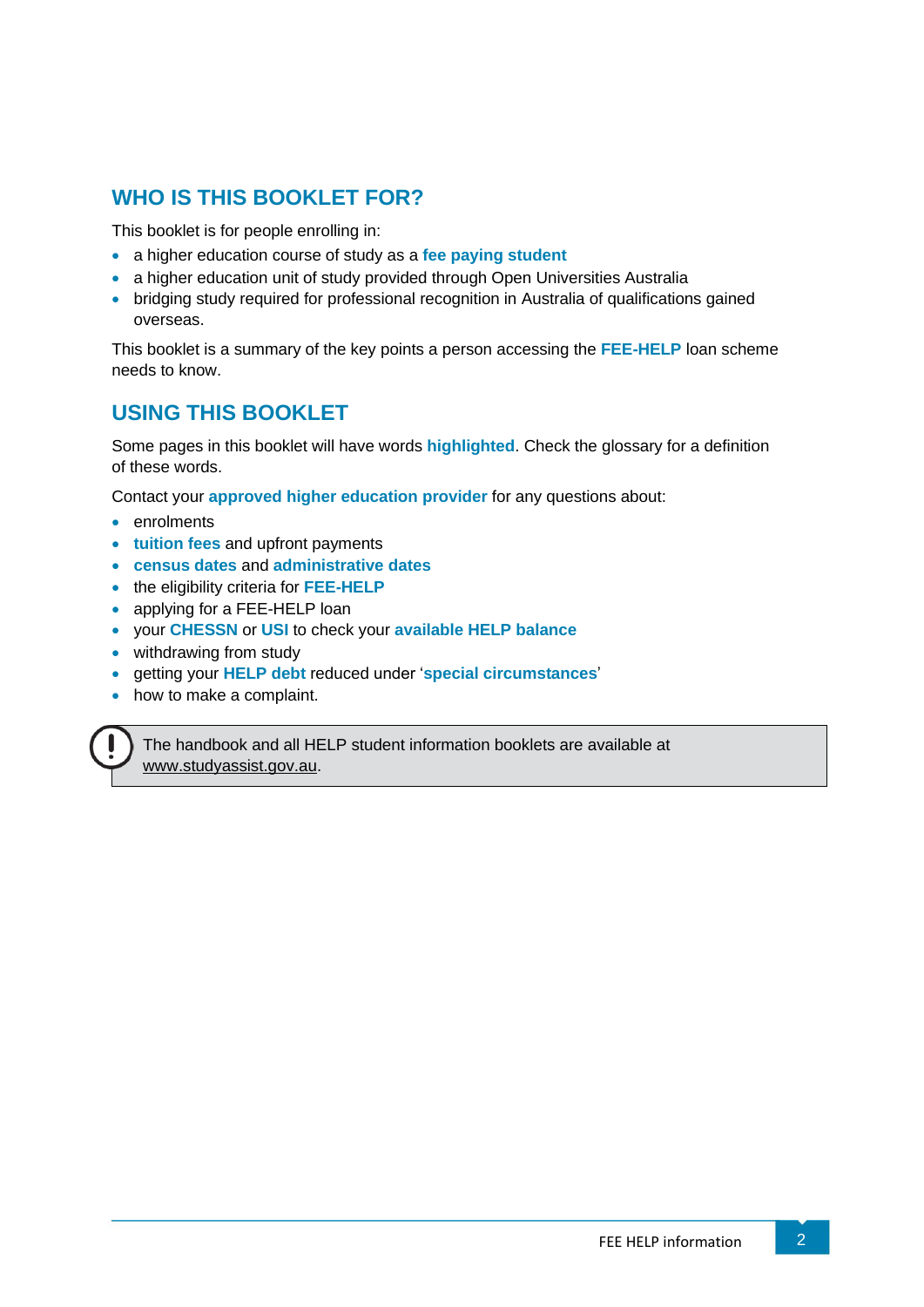# **CONTENTS**

<span id="page-4-0"></span>

| <b>GLOSSARY</b>                                            | 4                |
|------------------------------------------------------------|------------------|
| THE FEE-HELP LOAN SCHEME                                   | $6\phantom{1}6$  |
| What is FEE-HELP?                                          | 6                |
| NZ SCV residency requirements                              | $\overline{7}$   |
| How much FEE-HELP can I borrow?                            | 8                |
| Do I have a CHESSN or a USI?                               | 8                |
| What is my USI?                                            | $\boldsymbol{9}$ |
| What is my CHESSN?                                         | $\boldsymbol{9}$ |
| What are the completion rate requirements?                 | 10               |
| <b>BRIDGING STUDY FOR OVERSEAS-TRAINED PROFESSIONALS</b>   | 10               |
| What is bridging study for overseas-trained professionals? | 10               |
| <b>APPLYING FOR A FEE-HELP LOAN</b>                        | 11               |
| Is there an application fee or loan fee?                   | 11               |
| How do I apply for a FEE-HELP loan?                        | 11               |
| What if I make a mistake on my eCAF?                       | 12               |
| <b>WITHDRAWING FROM STUDY</b>                              | 12               |
| Special circumstances                                      | 13               |
| <b>REPAYING YOUR HELP DEBT</b>                             | 13               |
| How do I check my HELP debt?                               | 13               |
| Will I be charged interest?                                | 14               |
| What if I go overseas?                                     | 14               |
| <b>FURTHER CONTACTS</b>                                    | 16               |
| StudyAssist website www.studyassist.gov.au                 | 16               |
| Course Seeker website www.courseseeker.edu.au              | 16               |
| ComparED website www.comparED.edu.au                       | 16               |
| myHELPbalance portal www.myHELPbalance.gov.au              | 16               |
| <b>Australian Taxation Office</b>                          | 16               |
| Services Australia                                         | 16               |
| Department of Home Affairs                                 | 16               |
| Office of the Student Identifiers Registrar                | 17               |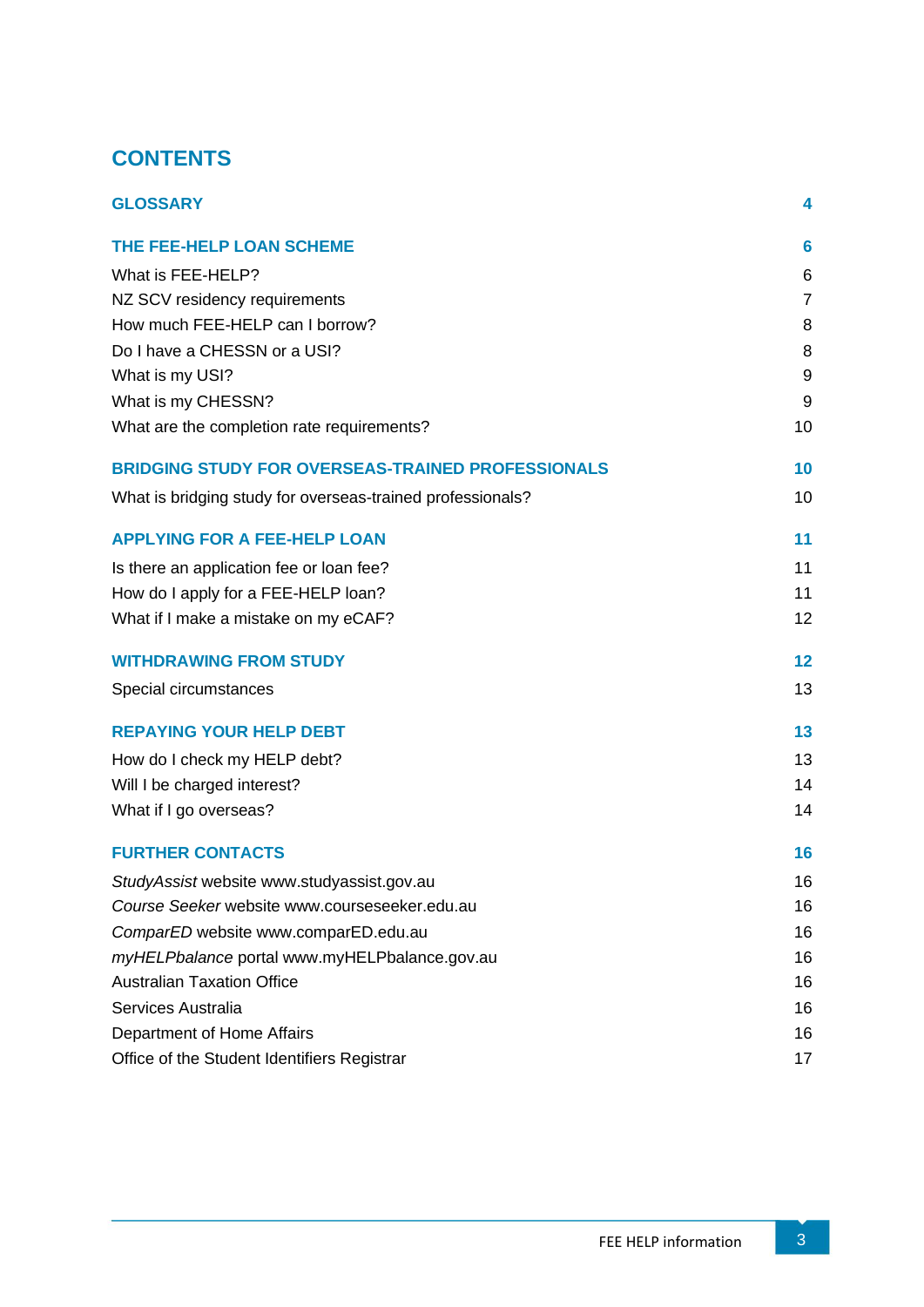# **GLOSSARY**

**Administrative date**—A deadline set by your approved higher education provider (before the census date) for submitting forms or making upfront payments. Your provider must still allow you to submit your HELP application form up until the census date. Your provider cannot set an administrative date or charge you a late fee in relation to withdrawing from a unit or course. Not all providers have an administrative date, and some may refer to this deadline as a payment due date, an invoice due date or a fees payment date.

**Approved higher education provider (provider)**—In this booklet, this term means a university or other accredited higher education provider that has been approved by the Australian Government to offer FEE-HELP loans to eligible students.

**Australian Taxation Office (ATO)**—The principal revenue collection agency of the Australian Government. The ATO is responsible for managing HELP debt repayments.

**Available HELP balance**—This is your available borrowing capacity for FEE-HELP (and HECS-HELP, VET Student Loans/VET FEE-HELP [closed]) from 1 January 2020. View your available HELP balance via the *myHELPbalance* website at [www.myHELPbalance.gov.au.](http://www.myhelpbalance.gov.au/)

**Census date**—This date is set by providers and it is the legal deadline for various requirements, like making an upfront payment of your tuition fees, applying for a FEE-HELP loan or formally withdrawing your enrolment so you do not incur a HELP debt.

**HELP loan Limit**—This is a cap on what you can borrow from the Commonwealth to cover the cost of your tertiary studies. All FEE-HELP, VET Student Loans, VET FEE-HELP [closed]) and HECS-HELP from 1 January 2020, count towards a HELP loan limit. (it supersedes the previous FEE-HELP limit).

**Commonwealth Higher Education Student Support Number (CHESSN)**—This is a 10-digit number provided by the Australian Government, to all students who are in receipt of a HELP loan. If you have accessed Commonwealth assistance between 2005 and 2020 you will have been assigned a CHESSN. From 2021, the CHESSN was replaced with the Unique Student Identifier **(**USI**)** for new students.

**Commonwealth Assistance Notice (CAN)**—A notice from your provider given after the census date that gives you information about the Commonwealth assistance you have used for the study period. You will receive your CAN within 28 days of your census date. If you think there are errors on your CAN, you have 14 days from the date after your CAN was issued to contact your provider and ask for a new, correct one.

**Course of study**—In this booklet, this term means a course leading to a higher education award (like a bachelor course), an enabling course or a bridging course for overseas-trained professionals.

**Electronic Commonwealth assistance form (eCAF)**—An electronic version of the relevant Request for a FEE-HELP loan form you must submit to your provider to *request a FEE-HELP loan*.

**Eligible former permanent humanitarian visa**— a person who is:

- not a permanent humanitarian visa holder; and
- was previously a permanent humanitarian visa holder; and
- the holder of a subclass 155 or subclass 157 Resident Return visa (Please visit www[.studyassist.gov.au](https://www.studyassist.gov.au/) for more information)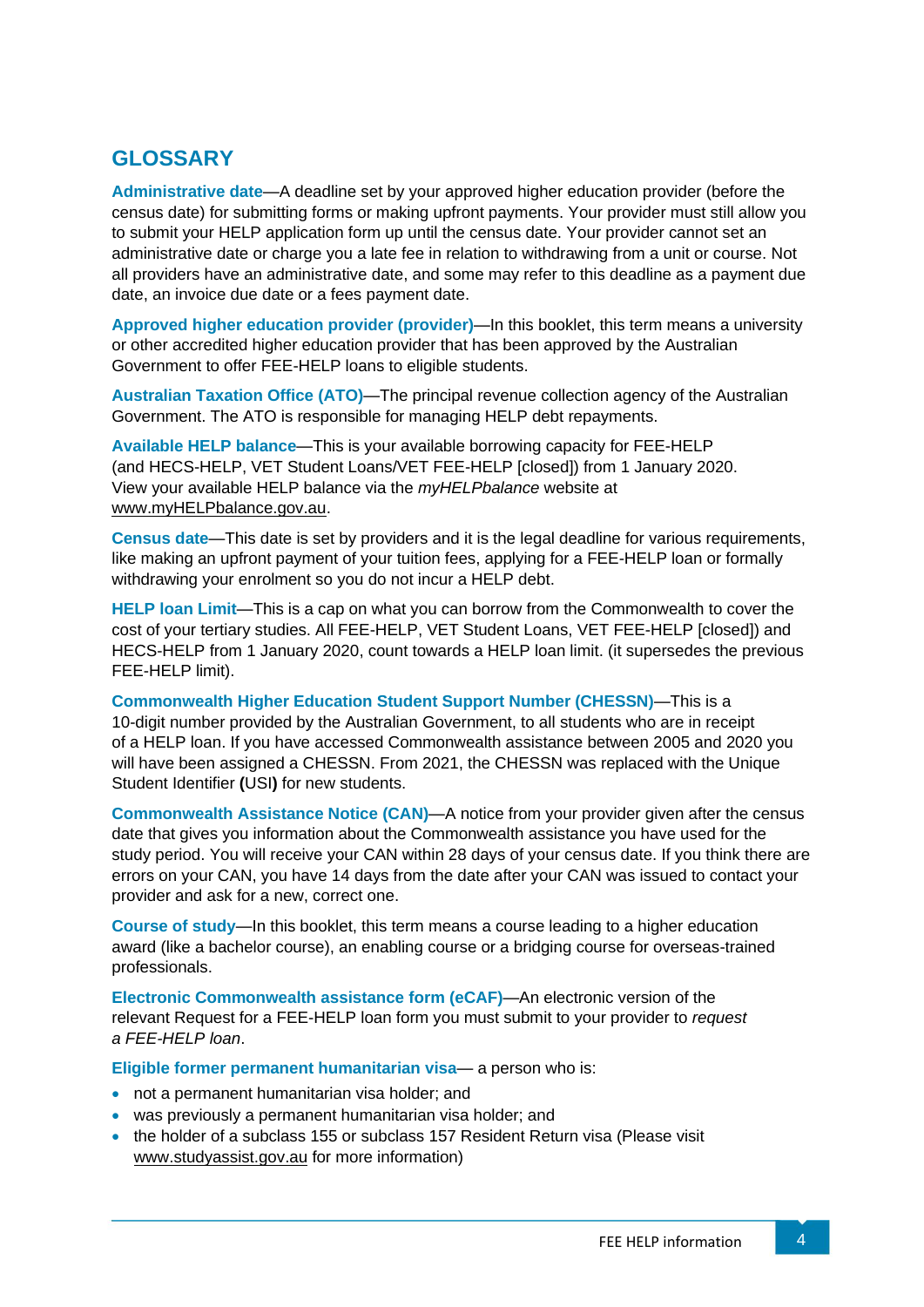**Equivalent full-time student load (EFTSL)**—This is how your study 'load' (or amount of study) is measured. For one year, a full-time student is normally enrolled in one EFTSL of study.

**FEE-HELP**—The loan scheme that helps eligible fee paying students pay their tuition fees.

**Fee paying place**—A place in a course which is not a Commonwealth supported place (i.e. not subsidised by the Australian Government) and for which you are required to pay tuition fees.

**Fee paying student**—A student who is enrolled in a fee paying place.

**Higher Education Loan Program (HELP)**—Commonwealth loans to help you pay your tuition fees (FEE-HELP or VET Student Loans/VET FEE-HELP [closed]), student contributions (HECS-HELP), overseas study expenses (OS-HELP) or the student services and amenities fee (SA-HELP). HELP loans are repaid through the Australian tax system once you earn above the compulsory repayment threshold.

**HELP debt**—The total of any HECS-HELP, OS-HELP, FEE-HELP, VET FEE-HELP (closed), VET Student Loans or SA-HELP debts you have incurred (including any Australian Government study loans from before 2005). It will also include any applicable loan fees and any indexation that has been applied to your debt.

*Higher Education Support Act 2003* **(the Act)**—The Commonwealth legislation that outlines the requirements for getting a FEE-HELP loan and other Australian Government assistance.

*myHELPbalance* **[\(www.myHELPbalance.gov.au\)](http://www.myhelpbalance.gov.au/)**—This portal will allow you to view your available HELP balance entitlement. You will also be able to see your study history, as well as view any repayments to the ATO that credit your HELP balance.

**New Zealand Special Category Visa (NZ SCV)**—If you arrived in Australia using a New Zealand passport, in the absence of another valid Australian visa, you will have automatically received a SCV provided you met certain security, character and health requirements. It is a temporary visa that expires as soon as you leave Australia, but it remains in place for as long as you remain in Australia.

*Request for a FEE-HELP loan* **form**—The official name of the form you must submit to your provider to apply for a FEE-HELP loan. This is usually completed online, as an eCAF. There are different FEE-HELP forms for universities, non-university higher education providers, and Open Universities Australia. Contact your provider for more information.

**Special circumstances**—The specific requirements that you must meet for your HELP balance to be re-credited and your FEE-HELP debt to be reduced, as set out in the Act and its associated guidelines.

*StudyAssist* **[\(www.studyassist.gov.au\)](http://www.studyassist.gov.au/)**—This website provides information about how you can pay for your tertiary study. It includes information about the types of HELP loans available, a list of providers that offer HELP loans, and student income support options.

**Table B provider**—This is defined in the Act, currently it includes Bond University, University of Divinity and Torrens University Australia.

**Tax file number (TFN)**—Your unique identification number from the Australian Taxation Office (ATO) for everything tax-related. You must have a TFN to obtain a HELP loan and make HELP debt repayments to the ATO.

<span id="page-6-0"></span>**Tuition fees**—The fees you will pay as a fee paying student. These fees are set by individual providers and are not regulated by the Australian Government.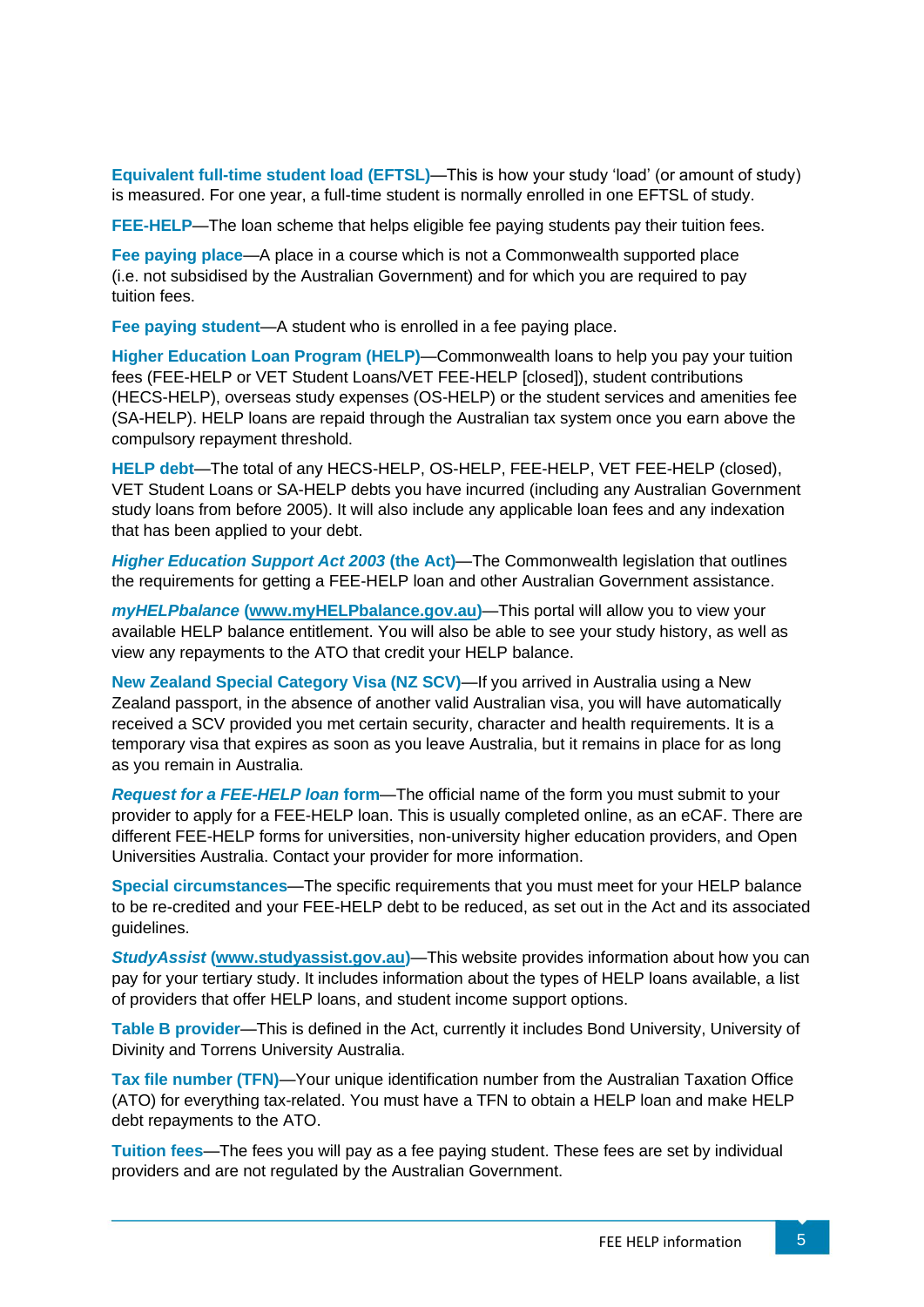**Unique Student Identifier (USI)**— Your USI is a reference number made up of a combination of ten numbers and letters. It is a student identifier assigned to you by the Student Identifiers Registrar under the *Student Identifiers Act 2014.* Your USI is used to connect your student loan information to your personal details. If you are starting a higher education course in 2022 you will need a USI by the census date to get a HELP loan for your study (except SA-HELP and FEE-HELP provided by OUA). If you do not already have a USI, you can apply for one on the Unique Student Identifier website a[t www.usi.gov.au.](http://www.usi.gov.au/) 

# <span id="page-7-0"></span>**THE FEE-HELP LOAN SCHEME**

## <span id="page-7-1"></span>**What is FEE-HELP?**

**FEE-HELP** is a loan for students enrolled in **fee paying places**. These places are not subsidised by the Commonwealth, but eligible students may use a FEE-HELP loan to pay their **Tuition fees**.

Most postgraduate courses at universities are fee paying, as are undergraduate and postgraduate courses at private higher education providers (this is any education provider not listed under Table A in **the Act**).

If there is a direct connection between your work and your study, you may be able to claim your Tuition fees as a tax deduction. Find out more about claiming self-education expenses by visiting [www.ato.gov.au/selfeducation.](http://www.ato.gov.au/selfeducation)

You can check which providers offer FEE-HELP at [www.studyassist.gov.au.](http://www.studyassist.gov.au/)

## **Am I eligible for FEE-HELP?**

You can only get **FEE-HELP** if you meet the citizenship and residency requirements. You must be either:

- an Australian citizen who will complete at least one unit of your course of study in Australia
- a NZ SCV holder who meets the long-term residency requirements and who is resident in Australia for the duration of your study
- a permanent humanitarian visa holder or **eligible former permanent humanitarian visa holder** who is resident in Australia for the duration of your study
- a permanent visa holder who is undertaking bridging study for overseas-trained professionals and who is resident in Australia for the duration of your study.

You must also:

- meet the **TFN** requirements
- have a USI if you are a new student commencing a course of study on or after 1 January 2021
- have enough **available HELP balance**
- meet the completion rate requirements
- be assessed as a genuine student and as academically suitable for your unit of study
- maintain a reasonable study load of no more than 2 **EFTSL** per year unless approved by your **provider** or providers to study a higher load
- be enrolled correctly at your provider by the **census date**
- have read this booklet
- have submitted a valid **FEE-HELP eCAF** to your **provider** by the **census date** (or earlier **administrative date**).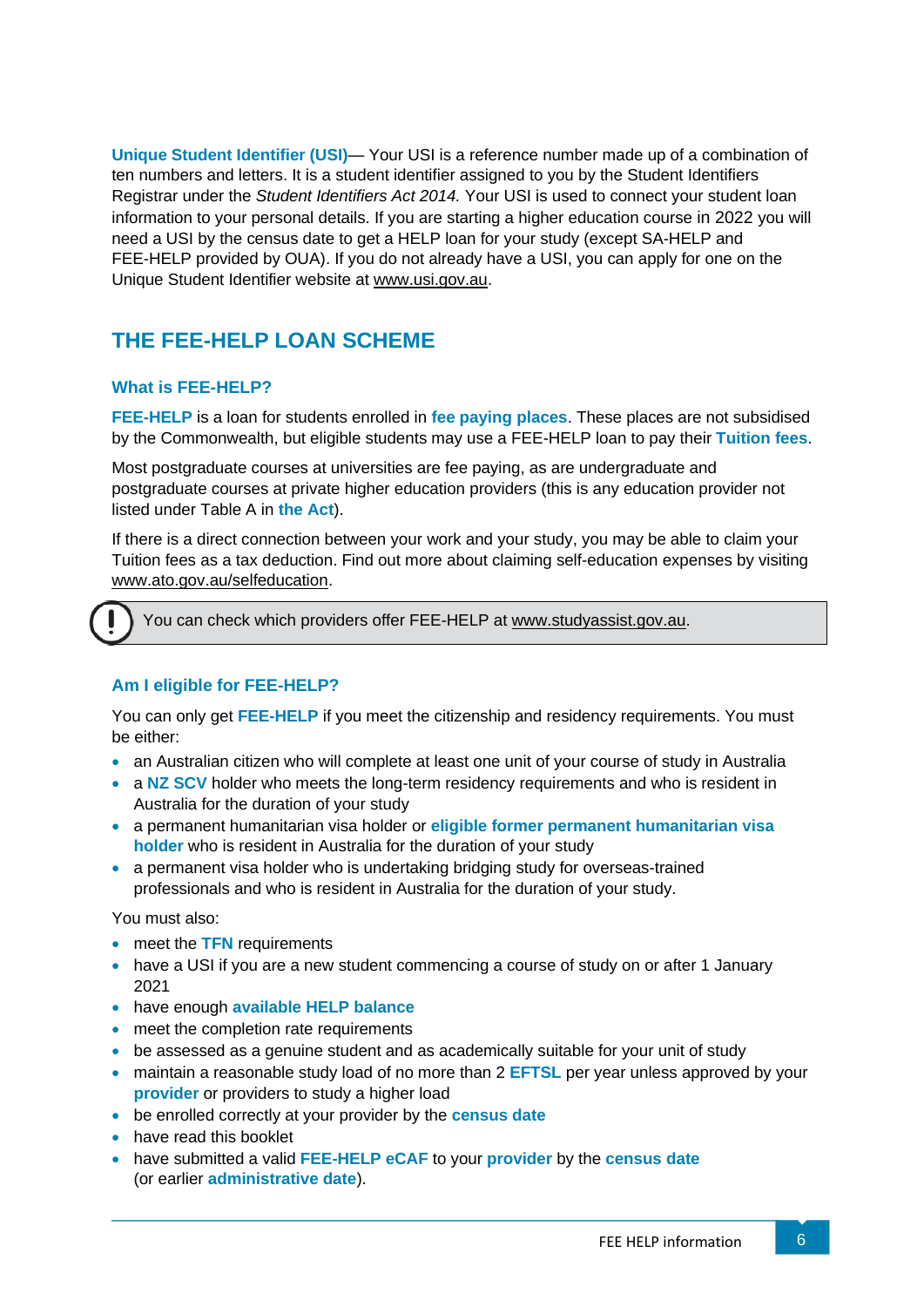#### **Open Universities Australia (OUA) students**

Further to the general **FEE-HELP** requirements, if you study through OUA you must also be:

- an Australian citizen who is resident in Australia on the day you submit your FEE-HELP OUA **eCAF**
- a NZ SCV holder who meets the long-term residency requirements, and who is resident in Australia on the day you submit your FEE-HELP OUA eCAF
- a permanent humanitarian visa holder or **eligible former permanent humanitarian visa holder** who is resident in Australia for the duration of your unit(s) of study
- a permanent visa holder who is undertaking bridging study for overseas-trained professionals, and who is resident in Australia for the duration of your study.

You must also be enrolled correctly with OUA at the **census date** and have submitted a valid FEE-HELP OUA eCAF.

If you are not eligible for FEE-HELP, you will need to pay up-front tuition fees. If you can't afford to do so, ask your provider about other payment options/plans.

#### **What is my visa status?**

Your **provider** will need proof of your visa status to check if you are eligible for **FEE-HELP**. If you do not know your visa status, you can check it on the Department of Home Affairs website at [www.homeaffairs.gov.au/vevo.](http://www.homeaffairs.gov.au/vevo)

#### <span id="page-8-0"></span>**NZ SCV residency requirements**

If you are a **NZ SCV** holder, you may be able to access a **FEE-HELP** loan if you meet all of the following requirements:

- you first began to be usually resident in Australia at least 10 years before the test day\*
- at that time, you were a dependent child\*\* under the age of 18 with no spouse or de facto partner
- you have been in Australia for at least:
	- − a total of eight years out of the last 10 years immediately before the test day
	- − a total of 18 months out of the last two years immediately before the test day
- you are otherwise eligible for FEE-HELP.

You must give your provider evidence that you first began residing in Australia as a minor at least 10 years before the test day. You can do this by requesting your International Movement Record from the Department of Home Affairs website at

[immi.homeaffairs.gov.au/entering-leaving-subsite/Pages/Requesting-travel-records.aspx.](https://immi.homeaffairs.gov.au/entering-leaving-subsite/Pages/Requesting-travel-records.aspx)

\*'test day' means the first day you successfully applied for a **FEE-HELP** loan for a unit that formed part of the same course of study as an eligible **NZ SCV** holder. Otherwise, the 'test day' is the day you submit your FEE-HELP eCAF.

\*\*a 'dependent child' is someone who is aged under 18 and does not have a spouse or de facto partner.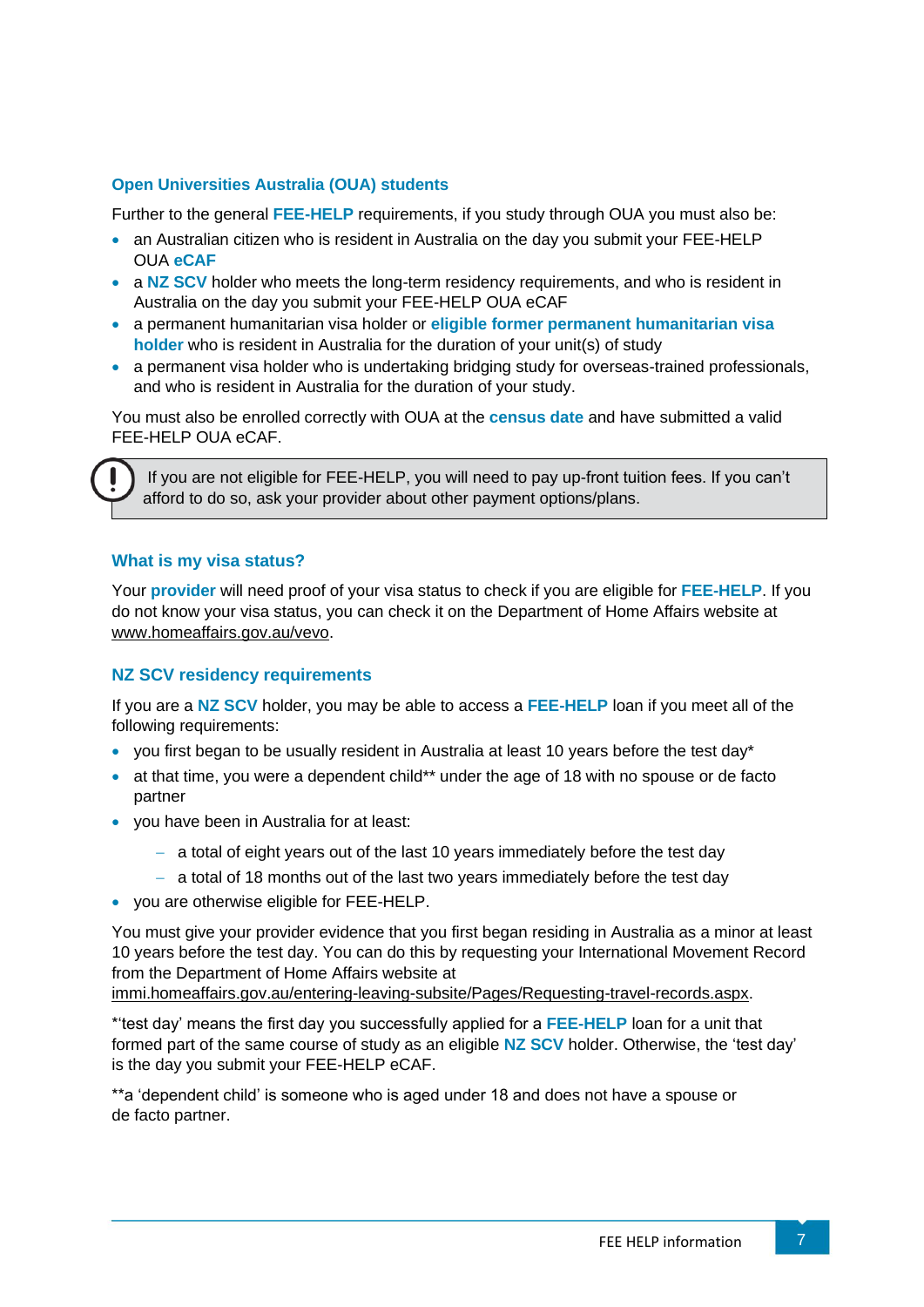## <span id="page-9-1"></span>**How much FEE-HELP can I borrow?**

#### **HELP loan limit**

Since 1 January 2020, there has been a '**HELP loan limit**' on what you can borrow for your study (this replaced the previous **FEE-HELP** limit on 1 January 2020). The HELP loan limit includes all previous FEE-HELP, VET FEE-HELP (closed) and VET Student Loan amounts you have borrowed. It also includes any HECS-HELP loans for units with a **census date** on or after 1 January 2020.

The HELP loan limit will be \$109,206 for most students with census dates in 2022. There is a higher limit of \$156,847 for certain approved medicine, dentistry and veterinary science courses, which lead to initial registration to practise in one of these fields as well as certain aviation courses. Talk to your **provider** if you are unclear which limit applies to you.

#### <span id="page-9-0"></span>**Your available HELP balance**

Your '**available HELP balance**' is your remaining loan entitlement for FEE-HELP, HECS-HELP and VET Student Loans (including the closed VET FEE-HELP loan scheme). That is, your available HELP balance is the difference between the HELP loan limit and the amount of relevant HELP loans you have already received.

It is your responsibility to keep track of your HELP loans and repayments to ensure you have enough available HELP balance to pay for your study. You must ensure that you have enough available HELP balance at the **census date** to cover the amount of the fees you wish to defer to FEE-HELP.

Any compulsory or voluntary repayments made to the **ATO** on your HELP debt, from the 2019–20 income year onwards, will be re-credited to your HELP balance (i.e. making HELP repayments will increase the available HELP balance you have to undertake further study).

## **How do I check if I have enough HELP balance to cover my study?**

To check your **available HELP balance**:

- 1. Get your personal details together first date of birth; first and last name; your **CHESSN** (if you have studied before) or **USI** (if you're a new student); and student ID number at your **provider**.
- 2. Go to [www.myHELPbalance.gov.au](http://www.myhelpbalance.gov.au/) and log in using your personal details
- 3. View your available HELP balance and the HELP limit that applies to you
- 4. Check that all your recent units of study have been accounted for in your current balance by comparing the units that are listed on your **CAN** with the units listed on *myHELPbalance* when you select "export full statement", which generates a detailed statement of the HELP loans you have accessed.
- 5. Make sure on the **census date**, you have enough available HELP balance for your units.

#### <span id="page-9-2"></span>**Do I have a CHESSN or a USI?**

The Government uses unique reference identifiers to monitor and manage your use of Commonwealth assistance. Depending on when you started study, your identifier will either be a **CHESSN** or a **USI**.

If you are starting a higher education course in 2022, you will need a USI to be eligible for a **FEE-HELP** loan for your study.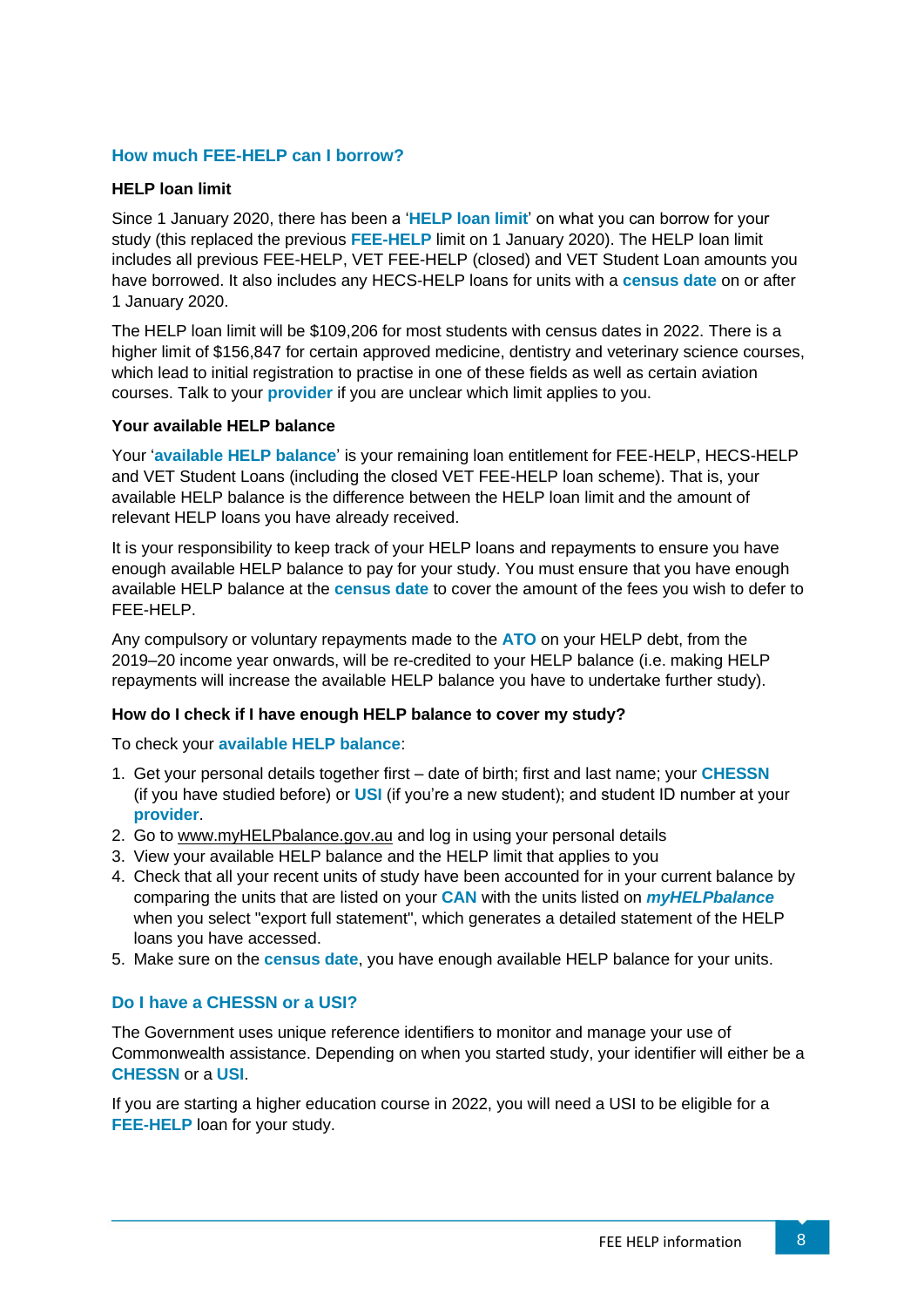If you accessed Commonwealth assistance to pay for higher education or VET study between 2005 and 2020 you will have been allocated a CHESSN. If you believe you already have a CHESSN, please read the information under the heading 'What is my CHESSN?'.

The CHESSN is being phased out and replaced by the USI. This is to improve the management of student information and to create a single Government identifier for higher education and VET students.

If you already have a CHESSN, once you provide a USI to your **provider** it will become your primary identifier and replace the CHESSN.

## <span id="page-10-0"></span>**What is my USI?**

The **Unique Student Identifier** (known as a USI) is a reference number made up of a combination of ten numbers and letters. Students commencing a course of study from 1 January 2021 must apply for and obtain a USI, in order to be eligible for Commonwealth financial assistance, like FEE-HELP. If you apply for OS-HELP in 2022 you must have a USI to be eligible.

For new students, in order to be entitled to **FEE-HELP**, the student must have a USI before the **census date** for the unit of study (excluding FEE-HELP provided by OUA).

Once a student has provided a USI it will become their primary identifier and replace the **CHESSN**. Your USI will be used to connect your student loan information to your personal details. You can log in to [www.usi.gov.au](http://www.usi.gov.au/) and check or update your details at any time.

From 1 January 2023, all higher education students will need a USI to be eligible for a CSP and Commonwealth financial assistance (HECS-HELP, FEE-HELP, OS-HELP and SA-HELP) in order to graduate and receive their award unless an exemption applies.

## **Applying for or finding your USI**

Applying for a USI is fast and free, and you keep the same USI for life. You can apply for a USI in as little as five minutes at [www.usi.gov.au.](http://www.usi.gov.au/)

If you have studied a VET course in the last five years, including while at secondary school, you will already have an existing USI. Locate your USI easily at [www.usi.gov.au/students/find-your-usi.](http://www.usi.gov.au/students/find-your-usi)

# <span id="page-10-1"></span>**What is my CHESSN?**

If you accessed Commonwealth assistance to pay for higher education or VET study between 2005 and 2020 you will have been allocated a **CHESSN**. It is a unique, personal identification number that was allocated to you as part of your first application to study or enrolment process.

Your CHESSN is an important identifier used to monitor and manage your Commonwealth assistance, especially for identifying whether you have reached the HELP loan limit. You should have only had one CHESSN for the duration of your studies—even if you changed providers, started a new course a few years after completing your first course, or changed your name.

If you have studied before in a Commonwealth Supported Place or received a **FEE-HELP**, HECS-HELP, VET FEE-HELP (closed) or VET Student Loan in the past, you can find your CHESSN on a past **CAN** issued to you by your **provider** for that course.

If you have more than one CHESSN, there is a greater risk that you could exceed the **HELP loan limit**. If this is the case, your provider may seek payment of your **Tuition fees** directly from you.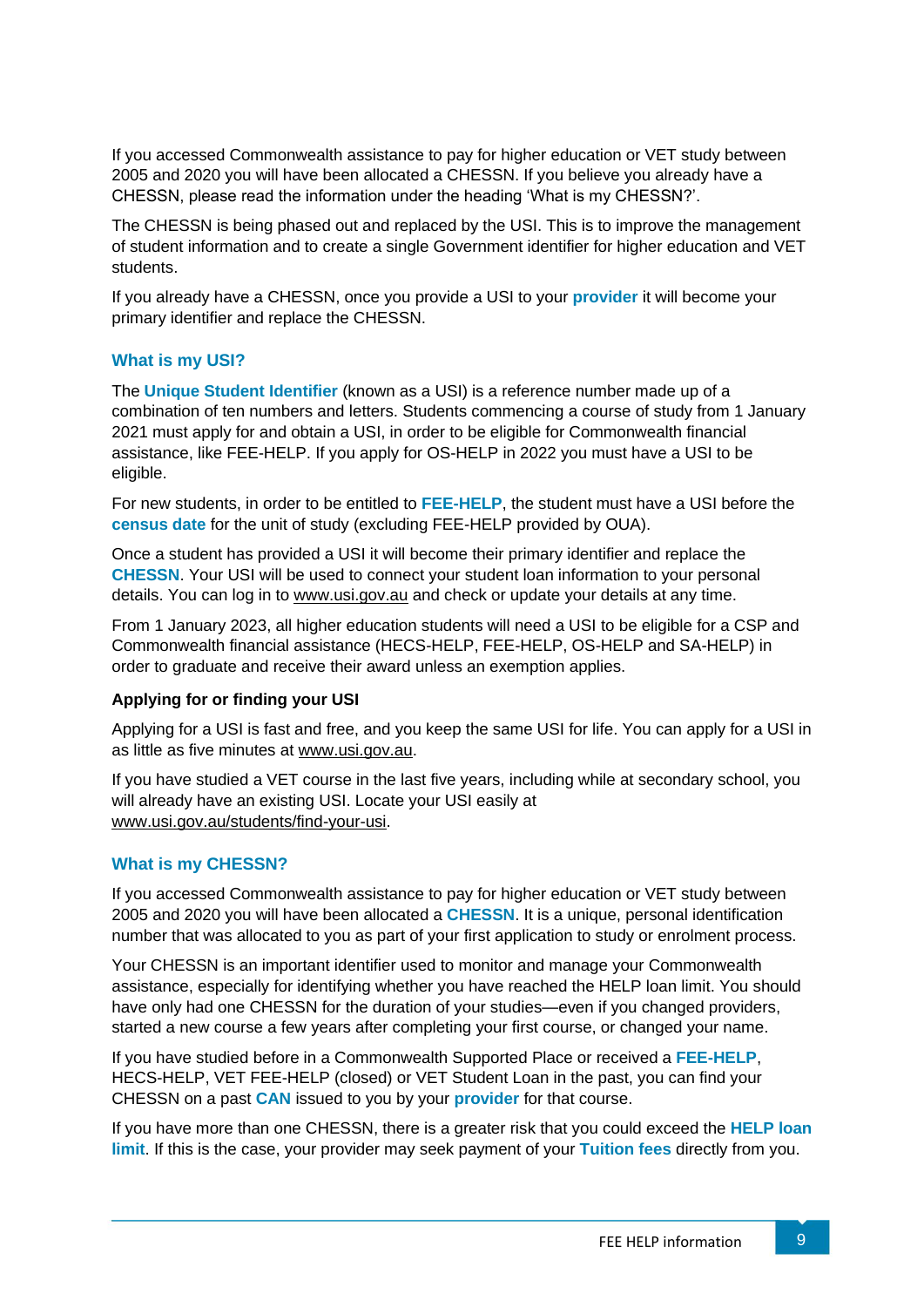If you think you have more than one CHESSN, you can:

- log into the **myHELPbalance** portal and check that your previous studies, where you accessed a HELP loan, are included. If you can't see past study on your account, you may have another CHESSN.
- check the CHESSN listed on a CAN from your past course(s).

If you have more than one CHESSN, please contact your provider for assistance. For further information on CHESSNs, please visit [www.studyassist.gov.au/help-loans/your-chessn.](http://www.studyassist.gov.au/help-loans/your-chessn)

## <span id="page-11-0"></span>**What are the completion rate requirements?**

If you are currently studying at a non-university higher education provider or have started a new course at a university on or after 1 January 2022, to be eligible for a **FEE-HELP** loan for your unit of study you must meet the completion rate requirements.

For bachelor-level courses, once you have undertaken eight or more units, you must have completed at least half of your undertaken units in your course to remain eligible for **FEE-HELP**. For sub-bachelor courses (i.e. diploma/advanced diploma), the completion rate applies if you have undertaken at least four units in your course.

There is also completion rate requirement for OUA students. If you undertake eight or more units through OUA, you must maintain a 50 per cent completion rate to continue using **FEE-HELP**. This is based on the number of units you undertake through OUA. For example, if you undertake eight units, you must complete at least four; if you undertake 10 units, you must complete at least five, and so on.

If you do not maintain the appropriate completion rate, you won't be eligible for FEE-HELP and will have to pay upfront **Tuition fees** until you do.

You can contact your provider for more information about whether the completion rate applies to you, as well as for academic support and resources to help you during your study.

# <span id="page-11-1"></span>**BRIDGING STUDY FOR OVERSEAS-TRAINED PROFESSIONALS**

## <span id="page-11-2"></span>**What is bridging study for overseas-trained professionals?**

If you are an overseas qualified professional, bridging study will help you meet the academic requirements of your profession so you can work in Australia.

Only some bridging study undertaken by an overseas trained professional may be covered by a **FEE-HELP** loan, and there are specific eligibility requirements that you must meet (which are different to the general FEE-HELP requirements).

To be eligible for FEE-HELP for bridging studies:

- you must have trained in a profession overseas
- your profession must be included in the Skilled Occupation List
- you must hold an 'assessment statement' from the assessing body of your profession (the relevant assessing body will be in the 'assessing authority' column in the Skilled Occupation List)
- you must be an Australian citizen or a permanent resident
- you must be enrolled in bridging studies at a **provider** approved to offer FEE-HELP loans
- you must be in Australia for all of the bridging studies.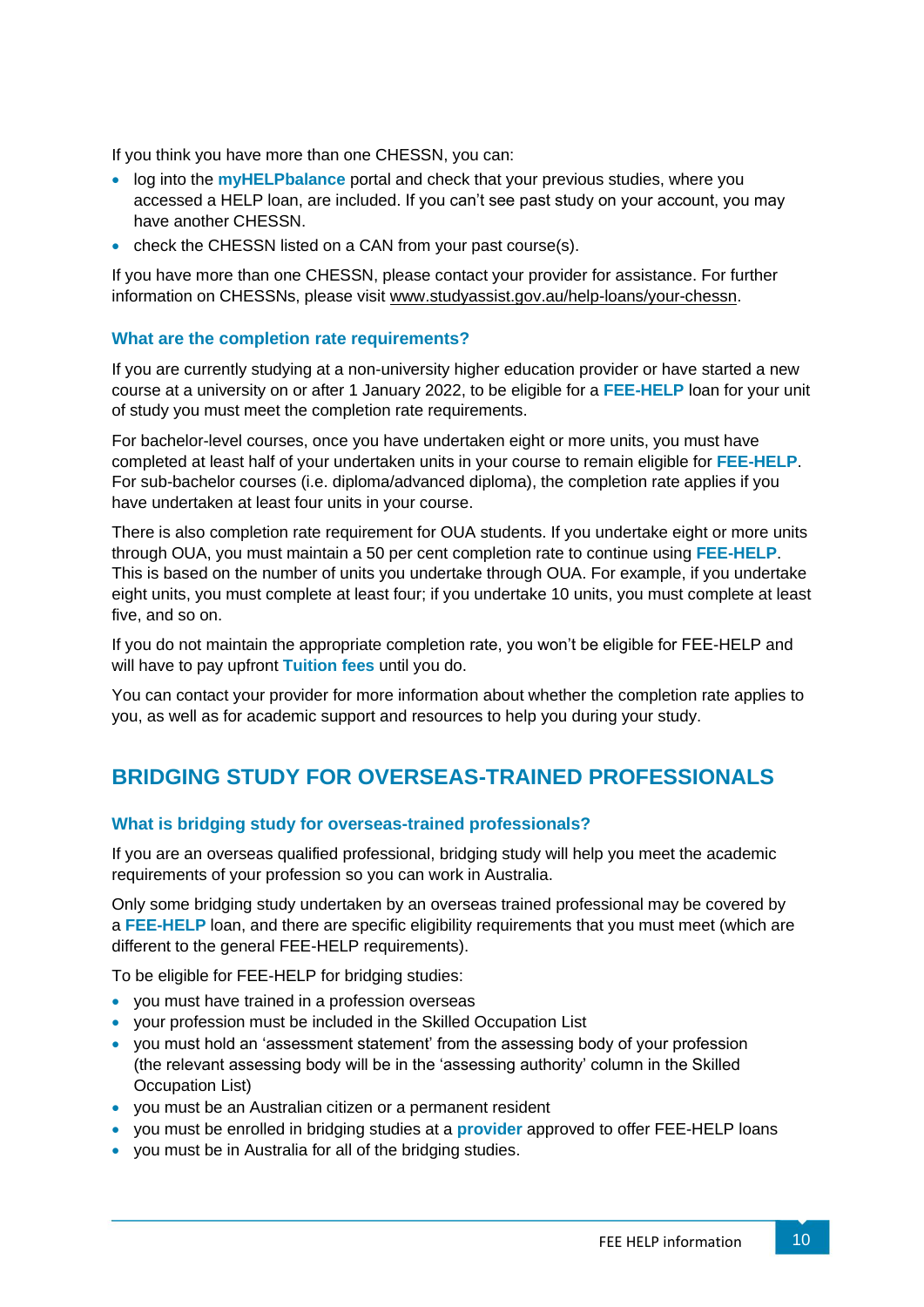In addition, your chosen bridging course of study must:

- be less than one **EFTSL** of study (which is approximately one year of study)
- not lead to a full qualification (i.e. a graduate diploma course)
- not be a general English language course
- not provide a qualification beyond basic entry-level to your profession.

#### **Notes**

1. For your course to be deemed a 'bridging course of study' it is required to be one EFTSL or less. The number of FEE-HELP loans you can access for this type of study is not limited. This means if you enrol in more than one 'bridging course of study' to meet the requirements of one assessment statement, and you keep each course under one EFTSL, it may be possible for you to use FEE-HELP for both courses.

2. If your assessing body recommends a course for you to become qualified in your profession, this does not mean you will automatically get FEE-HELP. If your course is 'approved' by the assessing body, it does not mean it is approved for a FEE-HELP loan—you must meet all relevant requirements.

3. Study that is called a 'bridging course', an 'approved course' or 'bridging study' does not automatically mean that it is approved for a FEE-HELP loan—you must meet all relevant requirements.

If you gained your qualifications overseas, you should contact the relevant professional, registration or licensing body for more information about getting your qualifications recognised in Australia.

# <span id="page-12-0"></span>**APPLYING FOR A FEE-HELP LOAN**

## <span id="page-12-1"></span>**Is there an application fee or loan fee?**

There is no application fee for **FEE-HELP**.

From 1 January 2022 there may be a 20 per cent FEE-HELP loan fee applied to some undergraduate study. The loan fee does not count towards the HELP loan limit.

The loan fee is applied to each unit of study. For example, if you are studying a unit that costs \$1,000, the loan fee for that unit will be \$200. Therefore, your total FEE-HELP debt for that unit will be \$1,200.

The loan fee does NOT apply to:

- undergraduate study (with a **census date** on or after 1 January 2019) if you are enrolled at a **Table B provider** (see glossary)
- postgraduate study or enabling courses
- undergraduate study through OUA
- bridging study for overseas-trained professionals.

## <span id="page-12-2"></span>**How do I apply for a FEE-HELP loan?**

You will need to submit the FEE-HELP **eCAF** to your **provider**. Your provider will give you instructions on how to do this as it must be done before your provider's **census date** (or earlier **administrative date**).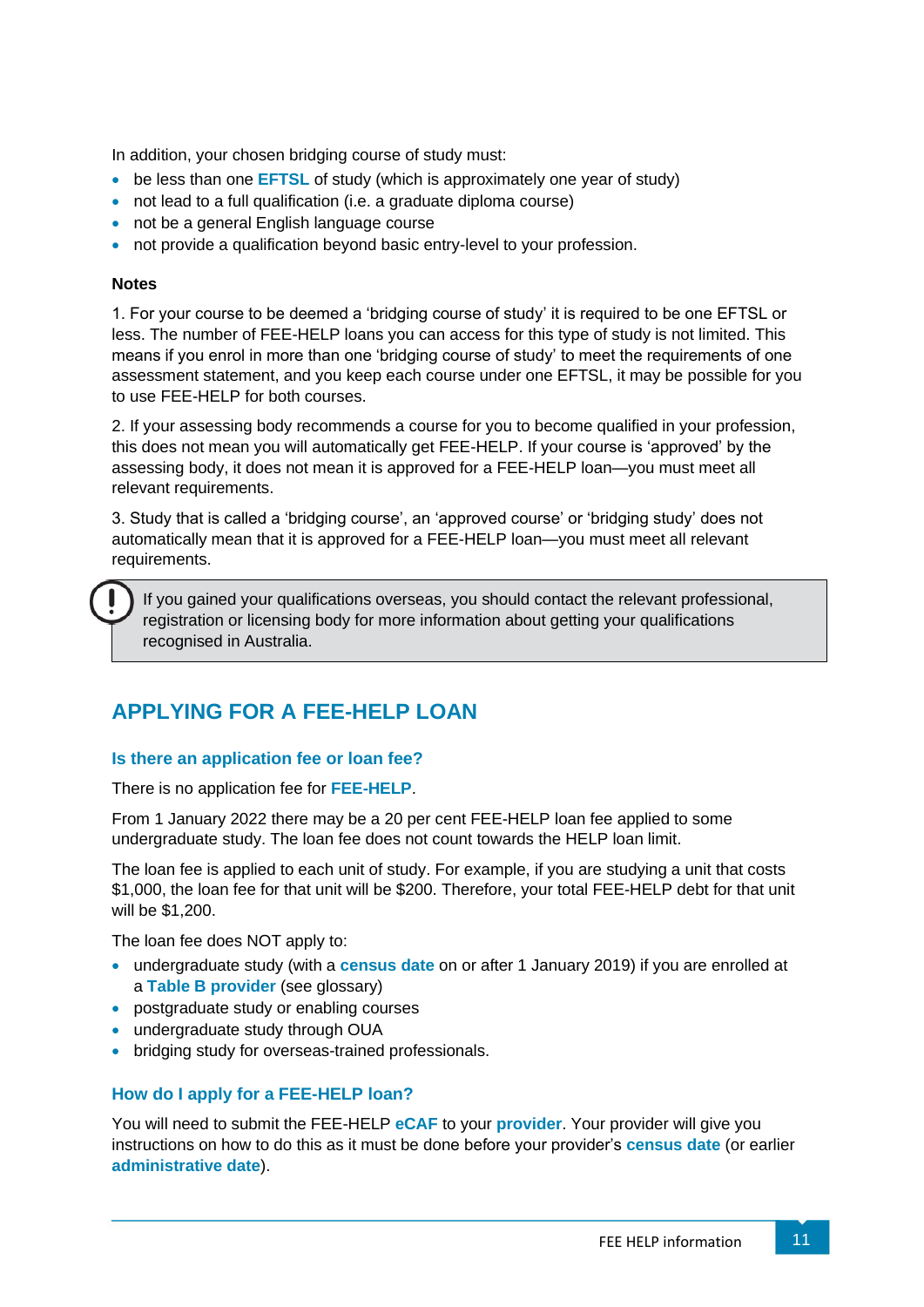You must give your provider your **TFN**, **USI** (if you are commencing a new course on or after 1 January 2021 and not studying with OUA), name, date of birth and address. Your details must match the information held with the **ATO** and the USI Registry System.

If the details in your application don't match ATO records and the USI Registry System, you won't be able to access a **FEE-HELP** loan until you correct the error.

The most common way to apply for a TFN is at a participating Australia Post outlet. If you think you will not receive your TFN by the census date, you should call the ATO and ask for a *Certificate of Application for a TFN*, so that you can give this to your provider. You will not be able to access a FEE-HELP loan by providing the Australia Post receipt from your TFN application lodgement. Once you receive your TFN, you must give your TFN to your provider within 21 days or lose your access to FEE-HELP.

You must provide your TFN because your HELP debt is repaid through the Australian tax system.

## **What is the census date and administrative date?**

The **census date** is the last day you can submit your FEE-HELP eCAF form or withdraw from a unit without incurring the cost or debt for your units.

Providers set their own census dates so each **provider** will be different. Each unit of study also has its own census date—contact your provider for more information.

The census date is the most important date for you as it is a legal deadline.

Your provider may set an **administrative date** that is before the census date. This is your provider's deadline for you to complete certain requirements such as submitting forms or finalising payments. However, your provider must allow you to submit your form right up until census date. Your provider cannot set an administrative date in relation to withdrawing from a unit or course. Your provider may refer to this earlier deadline as something like a payment due date, an invoice due date, a fees payment date or it may not set an administrative date at all. Check this with your provider.

#### <span id="page-13-1"></span>**What if I make a mistake on my eCAF?**

If you realise you have made a mistake, you should correct it with your **provider** as soon as possible. You only have six weeks after the **census date** to correct any errors to ensure your loan is not affected. This period is not an extension to the census date. You must meet the citizenship, residency, **USI** and **TFN** requirements by the census date.

# <span id="page-13-0"></span>**WITHDRAWING FROM STUDY**

To withdraw from a unit or course without getting a **HELP debt** or losing an upfront payment, you must complete your provider's formal withdrawal process by the **census date**.

If you are enrolled with more than one **provider**, you will need to withdraw from each one individually.

It is your responsibility to ensure you have withdrawn properly and to keep evidence of your withdrawal.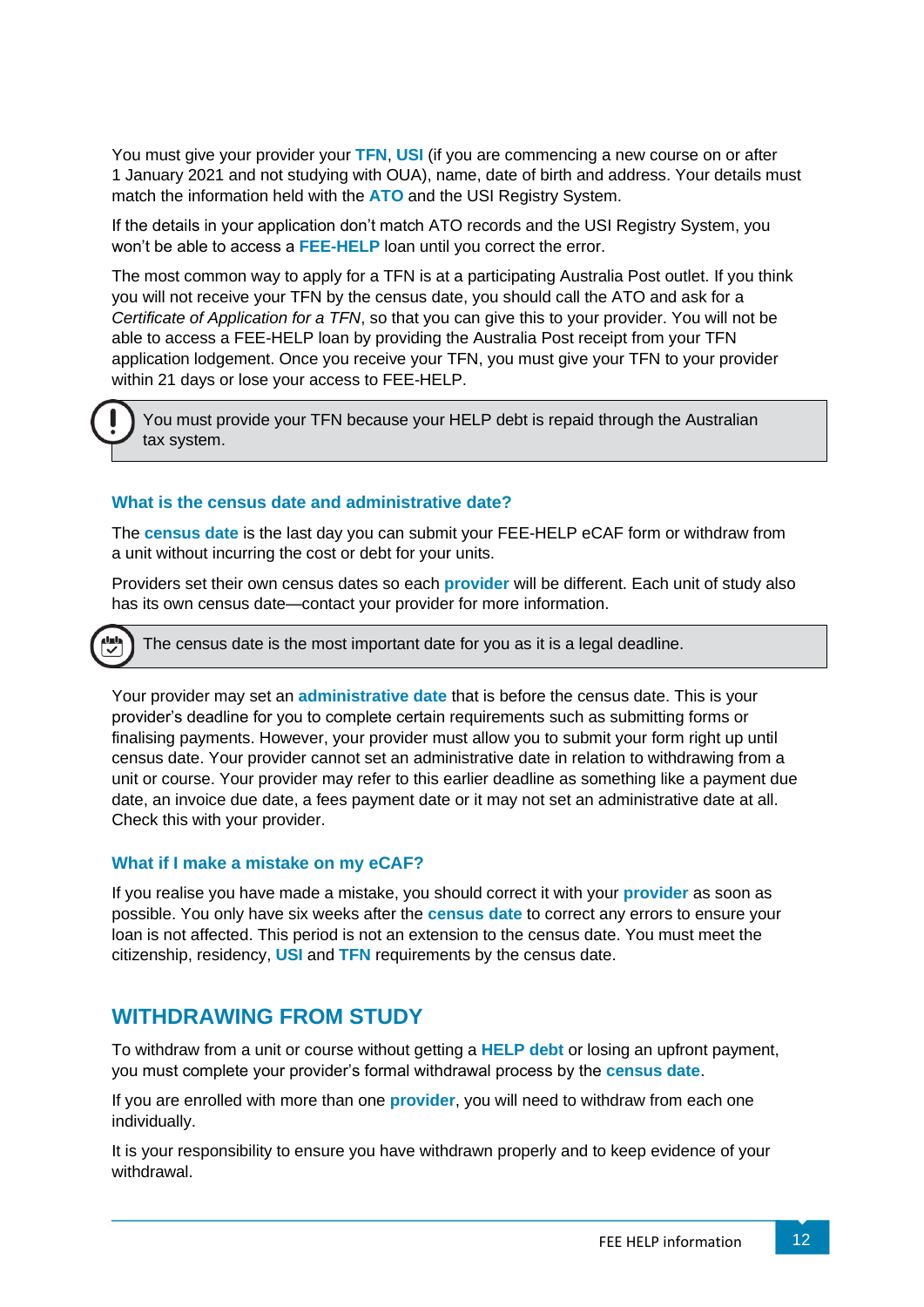Your provider cannot set an **administrative date** separate from the census date in relation to withdrawing from a unit or course.

#### <span id="page-14-0"></span>**Special circumstances**

If you withdraw from a unit of study after the **census date** because you become seriously ill or because of another unforeseen event, you can apply to your **provider** to request a refund of your upfront payment or a re-credit of your **available HELP balance**. To do this, you will have to meet specific **special circumstances** criteria, which means you will have to demonstrate to your provider that what happened to you:

- was beyond your control
- did not make its full impact on you until on or after the census date
- made it impracticable for you to complete the requirements for your unit(s) of study.

You will need to apply to your provider within 12 months of your withdrawal day (or your provider may allow you more time). If your HELP balance is re-credited, your **HELP debt** for the unit will also be reduced. For more information please visit [www.studyassist.gov.au/paying-back-your](http://www.studyassist.gov.au/paying-back-your-loan/cancel-your-help-debt-under-special-circumstances)[loan/cancel-your-help-debt-under-special-circumstances.](http://www.studyassist.gov.au/paying-back-your-loan/cancel-your-help-debt-under-special-circumstances)

This process does not apply if you have successfully completed your unit of study, or you changed your mind about studying, or you failed the unit.

# <span id="page-14-1"></span>**REPAYING YOUR HELP DEBT**

For the most up-to-date information on **HELP debt** repayments, check the ATO's website at [www.ato.gov.au/Individuals/Study-and-training-support-loans/When-must-you-repay-your-loan.](http://www.ato.gov.au/Individuals/Study-and-training-support-loans/When-must-you-repay-your-loan)

## <span id="page-14-2"></span>**How do I check my HELP debt?**

Your *myGov* account will show you a consolidated total of your HELP debt and what your repayments have been. If you don't have a *myGov* account, you can set one up following the instructions at [www.my.gov.au.](http://www.my.gov.au/) You can then call the **ATO** on 13 28 61 to assist you with linking the 'ATO online services' to your *myGov* account so you can view your ATO account balances, for example, your HELP debt and superannuation accounts.

*myGov* only shows information from 2014 onwards. If you want information prior to 2014, call the ATO to request an account information statement.

## **When do I start paying back my HELP debt?**

You start repaying your **HELP debt** through the Australian tax system once you earn above the compulsory repayment threshold. The compulsory repayment threshold is different each year. For the 2021-22 income year it is \$47,014. The more income you earn, the higher your repayment will be (see **Table 1**). Voluntary repayments can also be made at any time to reduce the balance of your HELP debt. As a general note, voluntary repayments are in addition to compulsory repayments and are not refundable.

HELP debt repayments are calculated based on your income – not the size of your debt.

To manage repayments, your employer will withhold some of your pay to go towards paying your tax, which includes your HELP debt repayments. Although these amounts are withheld from your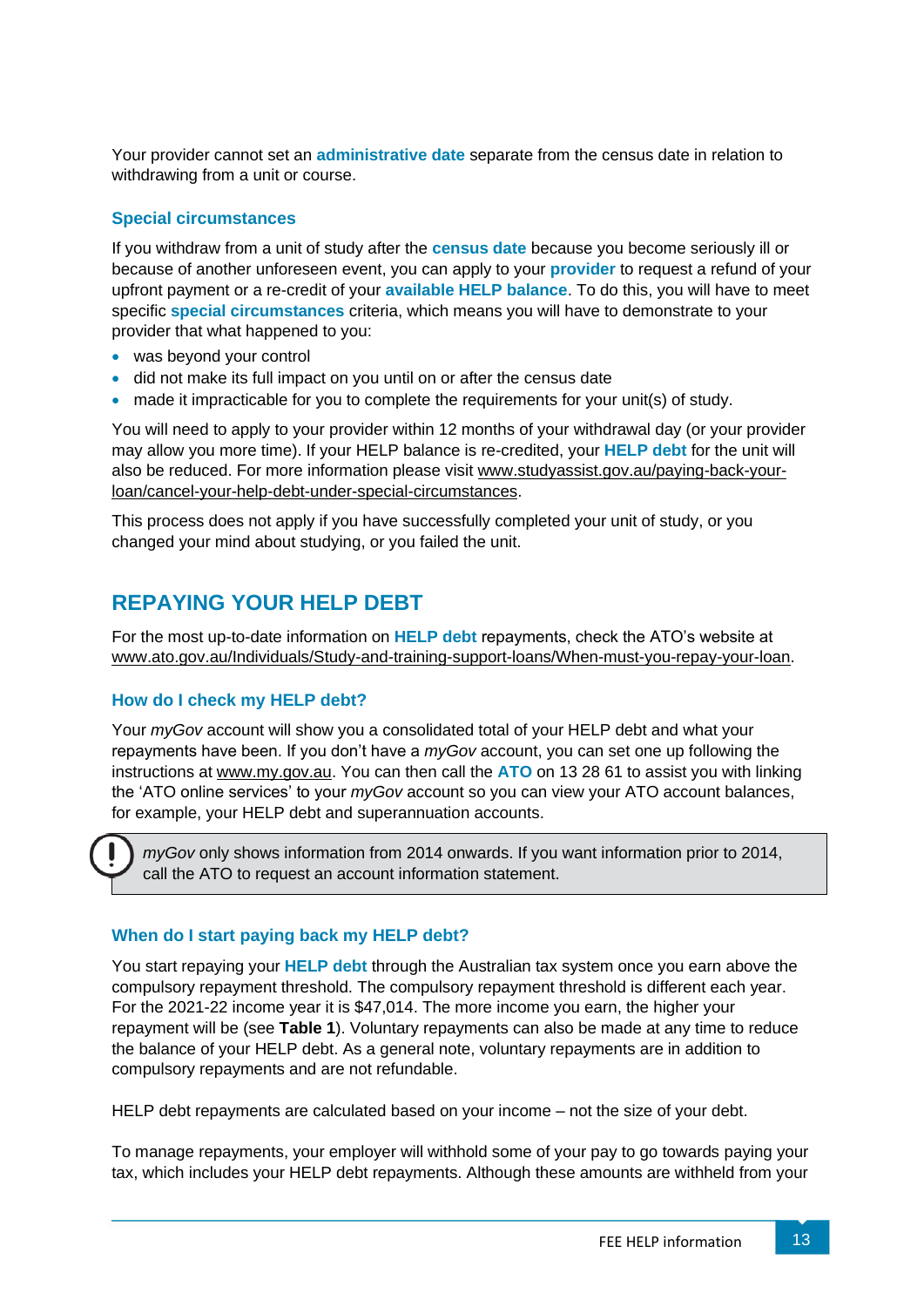pay throughout the year to offset your compulsory repayment—your compulsory repayment won't be processed until you lodge your tax return.

This is because your compulsory repayment is calculated from a number of different sources on your income tax return, including:

- your taxable income
- reportable fringe benefits (reported on your payment summary)
- total net investment loss (including net rental loss)
- reportable super contributions
- exempt foreign employment income amounts.

## <span id="page-15-0"></span>**Will I be charged interest?**

There is no interest charged on your **HELP debt** but indexation will be applied to the portion of your debt that is 11 months or older on 1 June each year. Indexation maintains your debt's real value by keeping it in line with the cost of living, as measured by the consumer price index. You can check current indexation rates at [www.ato.gov.au/indexation.](http://www.ato.gov.au/indexation)

#### <span id="page-15-1"></span>**What if I go overseas?**

If you go overseas and have a **HELP debt**, you still need to make repayments as if you were living in Australia. If you live or plan to move overseas for 183 days or more (about six months) in any 12 month period, you must complete an *Overseas Travel Notification*. You must also update your contact details through **ATO** online services within seven days of leaving Australia.

For more information, visit [www.ato.gov.au/overseasrepayments.](http://www.ato.gov.au/overseasrepayments)

## **How much will my repayments be?**

The amount you repay each year is calculated as a percentage of your world-wide income. The more income you earn, the higher your repayments will be. When you do your tax return, the **ATO** will calculate your income for the year and tell you on your tax notice of assessment how much your compulsory repayment will be. Compulsory repayments are not tax deductible.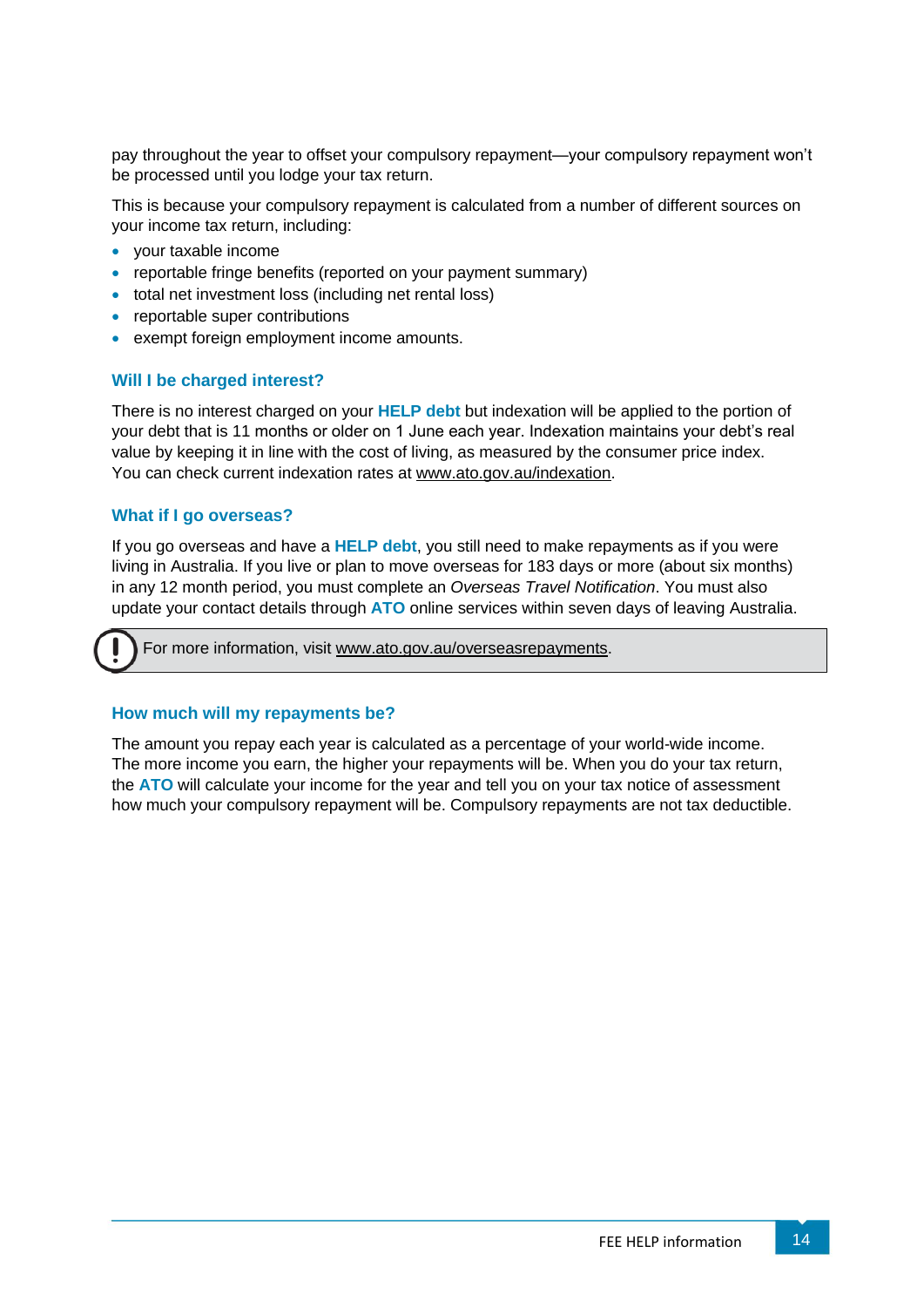| <b>Repayment income</b> | <b>Repayment % rate</b> |
|-------------------------|-------------------------|
| Below \$47,014          | Nil                     |
| $$47,014 - $54,282$     | 1.0%                    |
| $$54,283 - $57,538$     | 2.0%                    |
| $$57,539 - $60,991$     | 2.5%                    |
| $$60,992 - $64,651$     | 3.0%                    |
| $$64,652 - $68,529$     | 3.5%                    |
| $$68,530 - $72,641$     | 4.0%                    |
| $$72,642 - $77,001$     | 4.5%                    |
| $$77,002 - $81,620$     | 5.0%                    |
| $$81,621 - $86,518$     | 5.5%                    |
| $$86,519 - $91,709$     | 6.0%                    |
| $$91,710 - $97,212$     | 6.5%                    |
| $$97,213 - $103,045$    | 7.0%                    |
| $$103,046 - $109,227$   | 7.5%                    |
| $$109,228 - $115,781$   | 8.0%                    |
| $$115,782 - $122,728$   | 8.5%                    |
| $$122,729 - $130,092$   | 9.0%                    |
| $$130,093 - $137,897$   | 9.5%                    |
| \$137,898 and above     | 10.0%                   |

#### **Table 1: Repayment rates for the 2021**−**22 income year**

In addition to your compulsory repayment, you can also make a voluntary repayment at any time. For more information on voluntary repayments, visit [www.ato.gov.au/voluntaryrepay.](http://www.ato.gov.au/voluntaryrepay)

## **What if I can't make my compulsory repayment?**

If you are struggling to make a compulsory repayment, there may be some options to relieve the stress. Depending on your situation, you may be eligible to apply to the **ATO** to request an amendment or deferment of your compulsory repayment, visit [www.ato.gov.au/individuals/study](http://www.ato.gov.au/individuals/study-and-training-support-loans/deferring-repayments/)[and-training-support-loans/deferring-repayments](http://www.ato.gov.au/individuals/study-and-training-support-loans/deferring-repayments/) for information.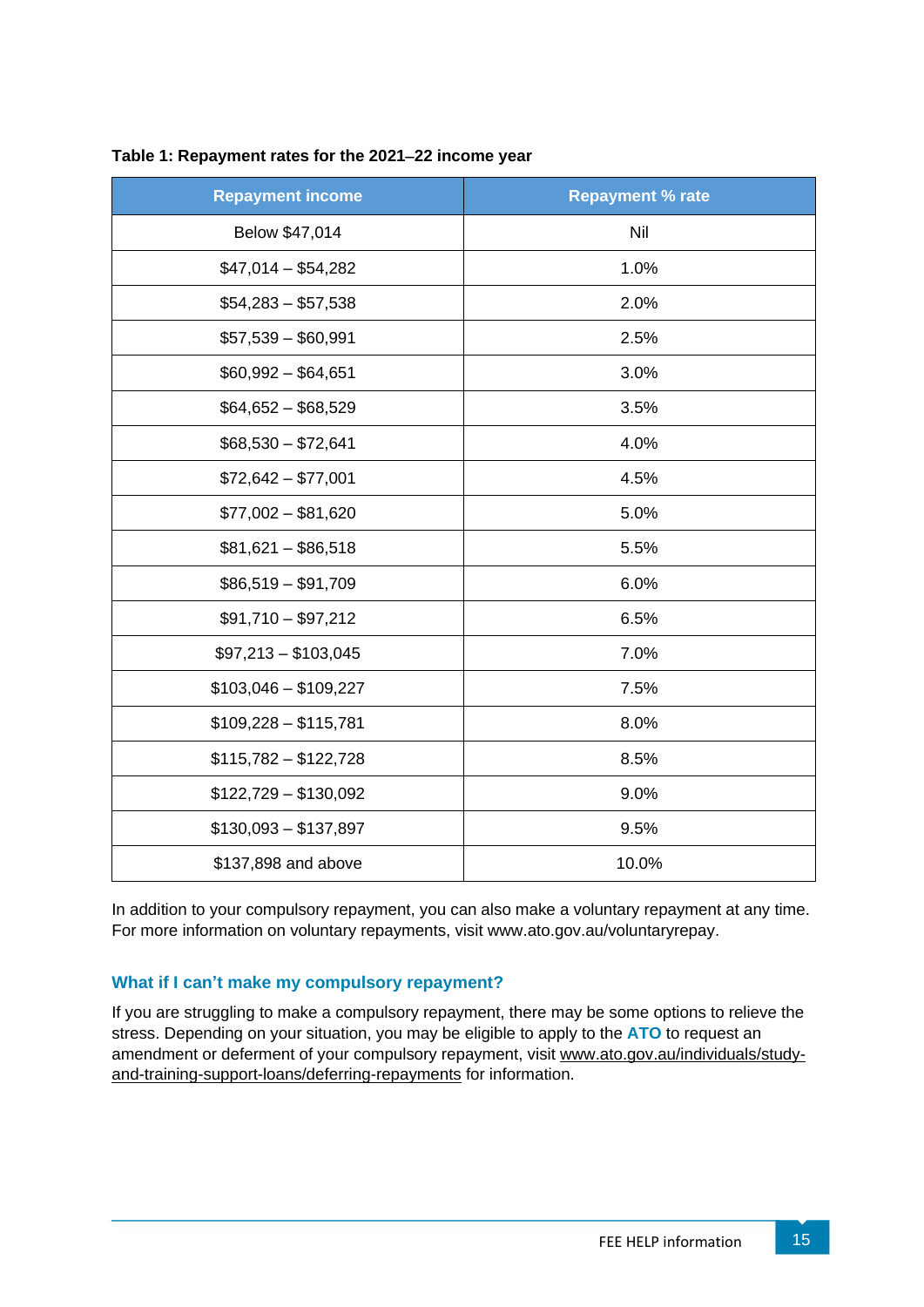# <span id="page-17-0"></span>**FURTHER CONTACTS**

#### <span id="page-17-1"></span>*StudyAssist* **website [www.studyassist.gov.au](http://www.studyassist.gov.au/)**

This website provides information about options for financing tertiary study, including:

- **HELP** loans available in both the higher education and vocational education and training sectors
- a list of providers that offer HELP loans
- student income support options and available scholarships.

#### <span id="page-17-2"></span>*Course Seeker* **website [www.courseseeker.edu.au](http://www.courseseeker.edu.au/)**

This website helps you compare undergraduate courses in Australia. You can shortlist up to four courses and compare them for things like cost, location, delivery mode and if you can get a CSP.

#### <span id="page-17-3"></span>*ComparED* **website [www.comparED.edu.au](http://www.compared.edu.au/)**

This website helps you to compare the experience that other students had when studying a particular study area at a provider. You can search a field of study (e.g. nursing) and choose four providers to compare combined feedback from actual students who have gone before you in that study area, including how satisfied they were overall, if they got a job after graduating and the starting salary.

## <span id="page-17-4"></span>*myHELPbalance* **portal [www.myHELPbalance.gov.au](http://www.myhelpbalance.gov.au/)**

You can log into this portal to see your study and loan information, so you can keep track of your **available HELP balance**.

#### <span id="page-17-5"></span>**Australian Taxation Office**

It can help you with your **HELP debt** in addition to compulsory, voluntary and overseas repayments. To contact the ATO:

- visit [www.ato.gov.au/getloaninfo](http://www.ato.gov.au/getloaninfo)
- for information on viewing your loan account online, visit [www.ato.gov.au/onlineloanbalance](http://www.ato.gov.au/onlineloanbalance)
- use its online services to view loan accounts and other information such as your Payment Reference Number and voluntary repayment options
- call 13 28 61 for information about your HELP account and personal tax topics
- call 13 36 77 TTY or 1300 555 727 TTY for hearing or speech impaired students.

#### <span id="page-17-6"></span>**Services Australia**

Claim a student payment such as Youth Allowance, Austudy or ABSTUDY to get financial support while you study or train. Services Australia also provides other payments and services, including Medicare and proof of your COVID-19 vaccinations.

Visit www.servicesaustralia.gov.au/students for information on eligibility and payment rates. Keep up to date by subscribing to news for students at [www.servicesaustralia.gov.au/individuals/news/students-and-trainees.](http://www.servicesaustralia.gov.au/individuals/news/students-and-trainees)

#### <span id="page-17-7"></span>**Department of Home Affairs**

It can help you with visas and Australian citizenship. Visit [www.homeaffairs.gov.au](http://www.homeaffairs.gov.au/) or call 13 18 81.